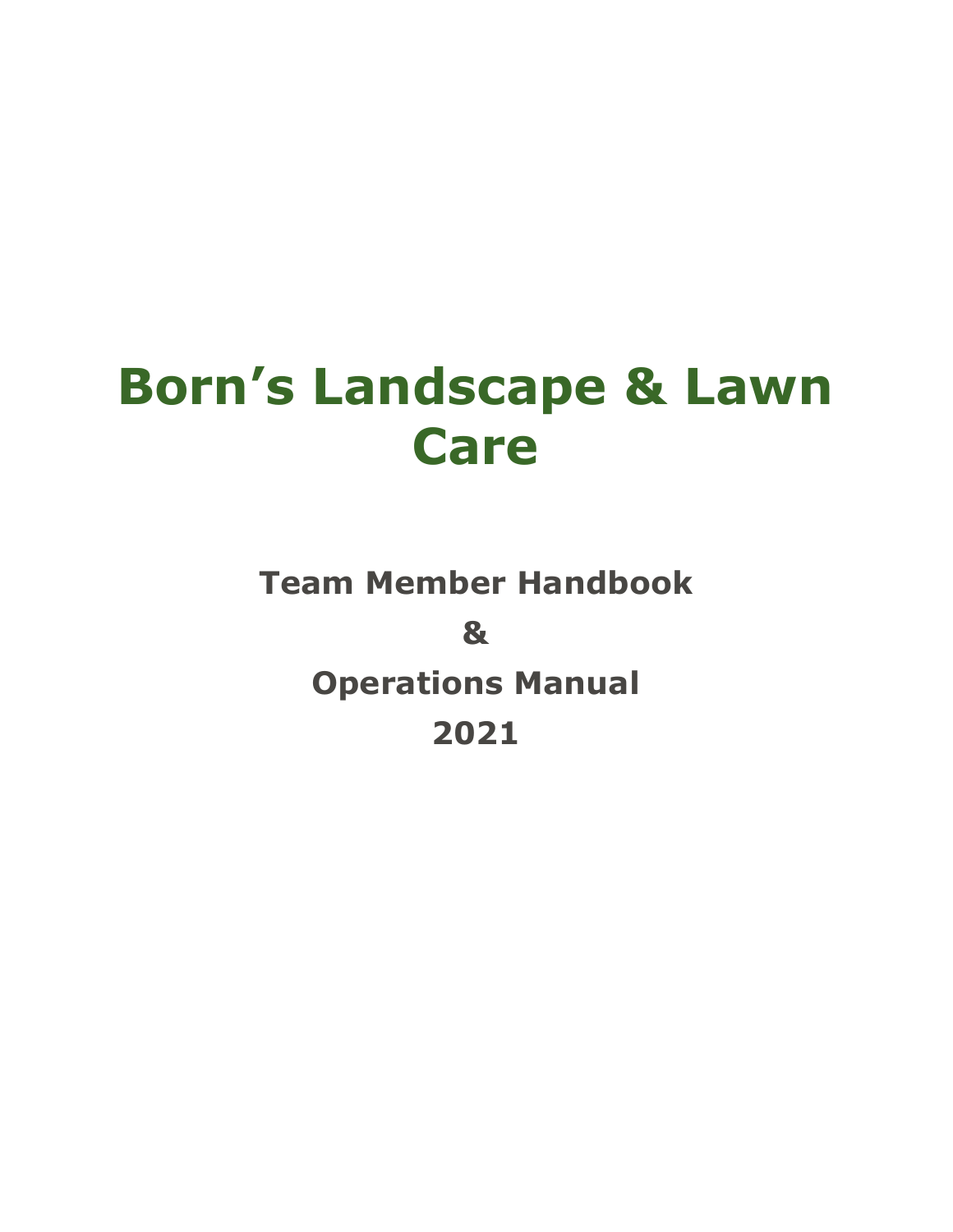#### **Hello New Team Member,**

We want to personally take this opportunity to welcome you to our family here at Born's Landscape & Lawn Care. We are excited to have you become a part of our growing company and we look forward to a long and mutually beneficial relationship together. As you will learn, we are very serious about taking excellent care of our customers, as well as our team members. We genuinely believe it is the people we work with that makes our company unique.

In the following pages, you will read about how we operate here at Born's Landscape & Lawn Care. You will see how serious we are about doing things correctly; we have worked very hard to create a detailed and helpful team member handbook and operations manual so you will be able to refer back to this book any time you may have questions. If there is anything inside this handbook that you do not fully understand, please speak with your immediate supervisor or the company's manager.

There is an acknowledgement form your must fill out and return to your supervisor for your employment to officially begin. Please remove that form from this packet, sign, and turn it in as soon as possible. Once again, thank you for joining our team. We are looking forward to working with you.

Respectfully yours,

Jared Born Owner & Founder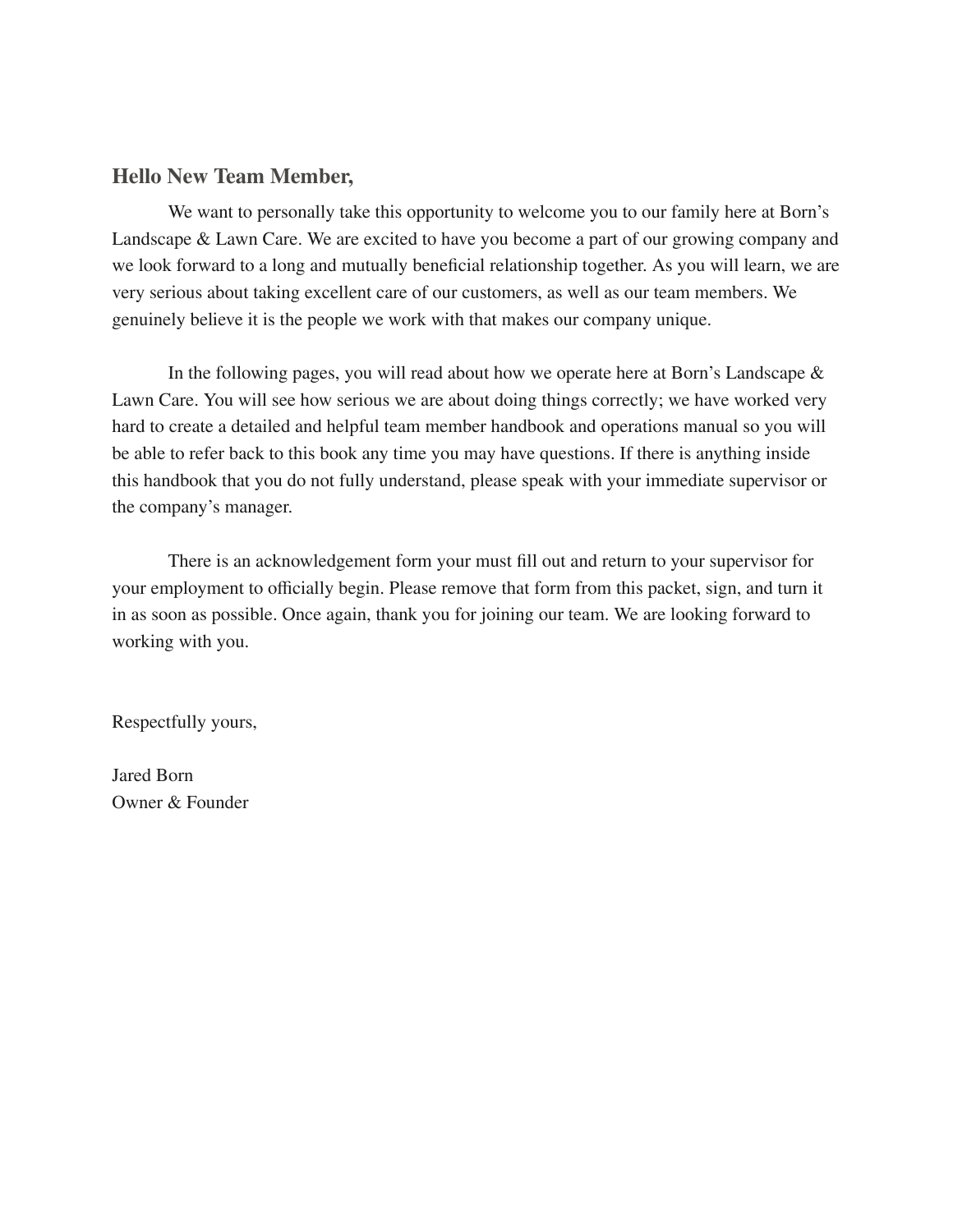# **Company Vision:**

To be recognized as the leader in quality landscape services our market region

# **Company Mission:**

Exceeding expectations through quality workmanship and outstanding customer service with the continued growth of our team of professional

# **Core Values:**

- Quality workmanship, dedication, detailed service
- Teamwork positive attitude, perseverance, leadership, loyalty
- Professionalism appearance, knowledge, patience, customer services
- Profitability efficiency, speed, consistency, growth

# **Company History:**

Our company was founded in 2006 by Jared Born when he was still a high school student. Mr. Born continued to run the company part time throughout high school and college until his college graduation in 2007, when he took the company full time. Initially only servicing the Amherst, South Amherst and Wakeman area, the company grew to include properties as far west as Huron and east through Cuyahoga and Medina counties, while still servicing the southern Lorain County cities. There are between 15-25 team members working at any one time throughout the season. The company continues to increase in revenue year to year, helped along by long standing residential customers, reputable commercial contracts and, perhaps most importantly, our hardworking and dedicated team.

# **About this Handbook & Operations Manual:**

This handbook and operations manual contains information about the employment policies and practices of Born's Landscape & Lawn Care, Inc. (hereto know as "the Company") in effect at the time of this publication. All previously issued handbooks and any inconsistent policy statements or other documents are superseded, with the exception of any currently valid written agreements between an individual team member and the Company.

The Company reserves the right to revise, modify, or edit any and all policies, procedures, work rules, and benefits stated in this handbook or in any other valid, written agreement between a team member and the Company. All changes must be made in writing and signed by Mr. Born or an authorized supervisor. No oral statements, agreements, or representations are authorized to alter the provisions of this handbook. Therefore, this handbook and operations manual sets forth the entire agreement between you and the Company throughout the duration of your employment and the circumstances in which employment may be terminated. The information in this handbook or any other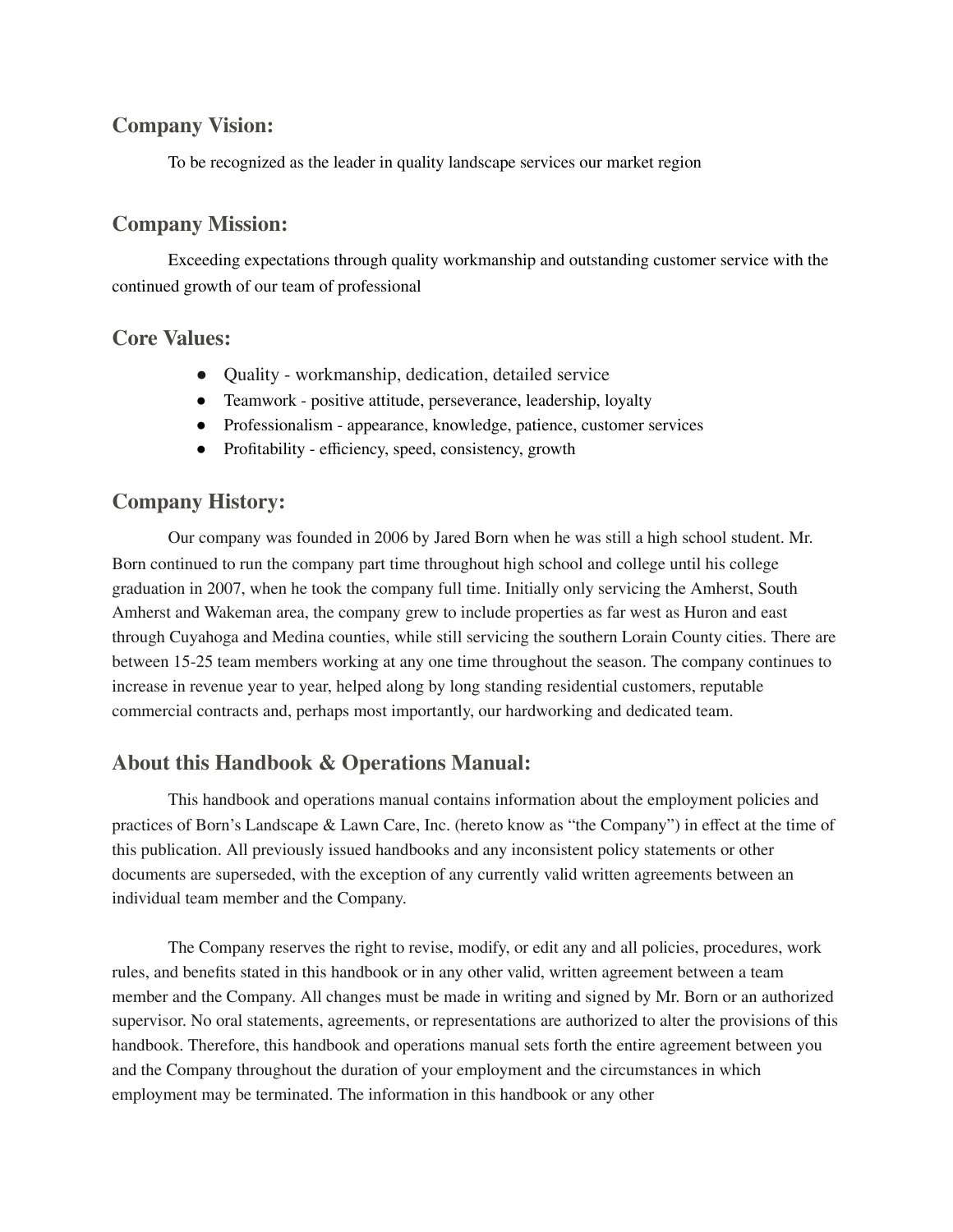personnel document does not create, nor is intended to create, a promise or representation of continued employment for any team member.

#### **Employment at the Company:**

Employment at the Company is employment *at-will*. Employment at-will may be terminated for any reason, with or without cause or notice, at any time by either the team member or the Company. The information in this handbook or any other document/statement, written or oral, does not limit the right to terminate a team member at-will. No implied contract concerning any employment-related decision, term, or condition of employment can be established by any statement, conduct, policy or practice.

# **Equal Employment Opportunity Practices:**

The Company is an equal opportunity employer and makes employment decisions based on merit. Company policy prohibits unlawful discrimination based on genetic characteristics or information, race, color, creed, sex, gender, gender identity, marital status, age, national origin, ancestry, physical disability, mental disability, medical condition, veteran status, sexual orientation or any other consideration made unlawful by federal, state, or local laws. The Company prohibits unlawful discrimination by any team member of the Company, including supervisors and co-workers.

To comply with application laws ensuring equal opportunities to qualified individuals with disabilities, the Company will make reasonable accommodations for the known physical or mental limitations of an otherwise qualified individual with a disability who is an applicant or a team member unless undue hardship would result

#### **Unlawful Harassment:**

The Company will take all reasonable steps to prevent unlawful harassment from occurring. For any basis protected by federal, state, or local law, the Company will always comply with the law. The Company's anti-harassment policy applies to all team members and any independent contractor involved in the operations of the Company and prohibits harassment by any Company team member, including supervisors, co-workers, and independent contractors. The Company's anti-harassment policy also protects team members from harassment by clients, vendors, or others doing business with the Company. If harassment occurs on the job by anyone not employed by the Company, the procedures in this policy should be followed as if the individual were a team member of the Company.

# **The Company's Complaint Procedure:**

Team members who believe they have been harassed on the job, including individuals under contract with the Company, should provide a written complaint to their immediate supervisor or Mr. Born. The complaint should include as many details of the incident as possible, including when the names of those involved and any possible witnesses. All incidents of harassment that are reported will be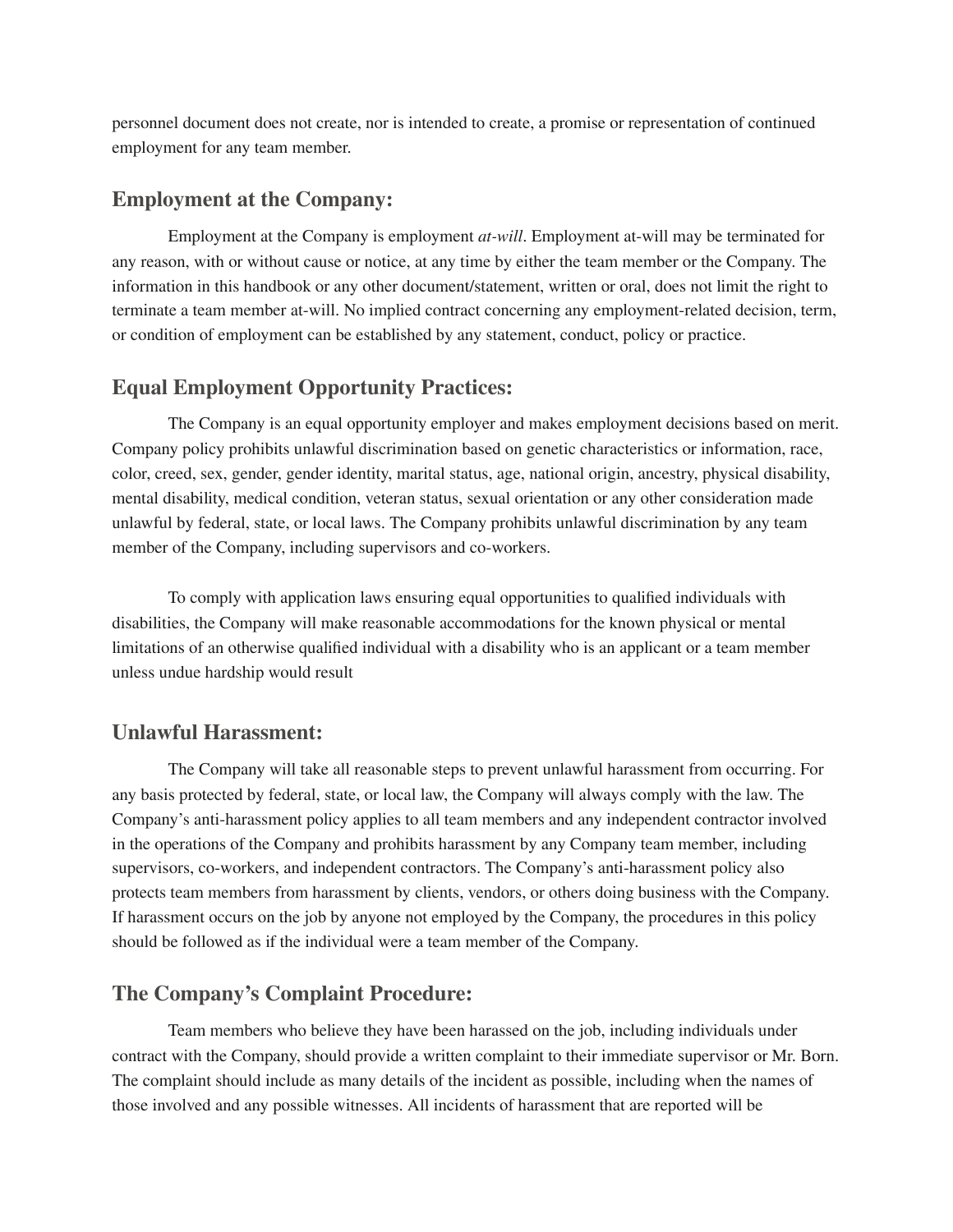investigated. If the Company determines that prohibited harassment has occurred, the Company will take immediate remedial action.

# **ALL TEAM MEMBERS AND INDEPENDENT CONTRACTORS SHOULD NOTE THAT THE FAILURE TO USE THE COMPANY'S COMPLAINT PROCEDURE MAY RESULT IN THE DEFEAT OF ANY CLAIM OF HARASSMENT, IF LITIGATED IN A COURT OF LAW.**

#### **False Claims of Harassment:**

Any team member who makes a false claim of harassment will be disciplined according to Company policy. This may result in suspension with loss of pay or termination.

#### **Open Door Policy:**

Your suggestions for improving the Company's operations are always welcome. You may occasionally have a complaint, suggestion, or questions about your job, working conditions, or the treatment you are receiving. Please bring any questions or concerns to your immediate supervisor or Mr. Born.

#### **Background Checks and Investigations:**

The Company must maintain a safe and productive environment with honest, trustworthy, qualified, reliable, and non-violent team members who do not present a risk of serious harm to their co-workers or others. The Company may request that you authorize either the Company or a third party to perform background checks or other types of disclosures. This could include the use of consumer reporting agencies and gathering information such as credit standing and capacity, character/personality assessments and general reputation, mode of living, criminal history, driving records, education history, employment history, etc. Team members are expected to cooperate fully with this policy. Failure to cooperate, intentional deception/dishonesty, or any attempt to interfere with the Company's implementation of this policy will result in discipline, up to and including termination of employment or prevention of employment.

#### **Team Member Classifications:**

Non-exempt Team Members: eligible to receive overtime pay in accordance with state and federal wage and hour laws; are required to submit a time record for each pay period, approved by their direct supervisor for the purpose of tracking hours worked and calculating compensation.

Exempt Team Members: generally salaried and fall into one or more of the following four classifications: executive, professional, administrative, or sales, and are exempt from the application provisions for state and federal wage and hour laws.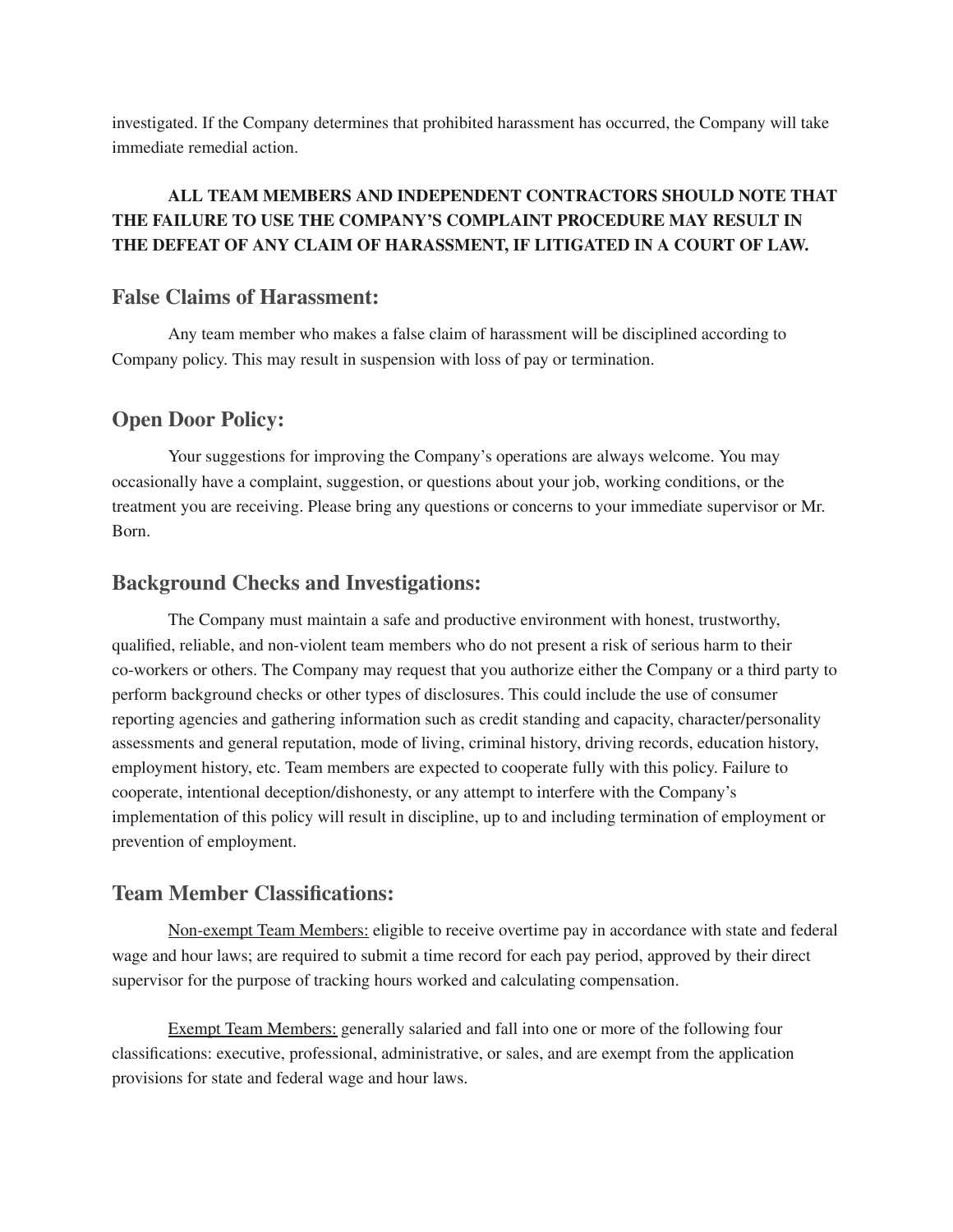# **Job Duties:**

Your supervisor or crew leader will explain your job responsibilities and service standards expected of you. Flexibility is necessary, and as such, your job responsibilities may change at any time during your employment. In addition to your regularly assigned job responsibilities and duties, you may be asked to work on special projects or assist with other work necessary for the operation of the Company. Your cooperation and assistance in performing additional work is expected. The Company reserves the right at any time, with or without notice, to alter or change job responsibilities, reassign or transfer job positions, or assign additional job responsibilities.

# **Dress Code:**

Upon starting employment with the Company, you will be provided with (5) company shirts, (1) ball cap, and (1) company sweatshirt. Any additional clothing items outside of what is supplied by the company will be replaced at the team member's expense. Shorts are not approved uniform items. Your pants cannot have noticeable stains, tears, or holes. You must also provide your own steel-toed boots. They must be brown or black and at least ankle height. Your shirts must be tucked in at all times and your clothing should be washed and clean when working. Upon termination, team members must return any company issued uniforms. Items returned in an unusable state will be deducted from the team member's final paycheck at the following costs:

- Company Shirt: \$12.00/per item
- Work Pants: \$20.00/per item
- Ball Cap: \$10.00/per item
- Company Sweatshirt: \$20.00/per item

# **Punctuality and Attendance:**

Team members are expected to report to work every day as scheduled, on time and prepared to work. Team members are also expected to remain at work for their entire work schedule, except for (30) minutes for lunch. If you are unable to report to work for a scheduled work day, you must call the office at least one hour before your scheduled start time. Team members must also indicate to their supervisor how long they intend to be absent from work if more than one day. Excessive tardiness or absenteeism, excused or unexcused, will not be tolerated. Excessive tardiness in a 30 day period will result in:

- **1) A verbal warning**
- **2) A written warning**
- **3) Deduction in pay or suspension or immediate termination**

If you fail to report to work without any notification to your supervisor and your absence continues for a period of (3) days, the Company will consider your employment voluntarily terminated via abandonment.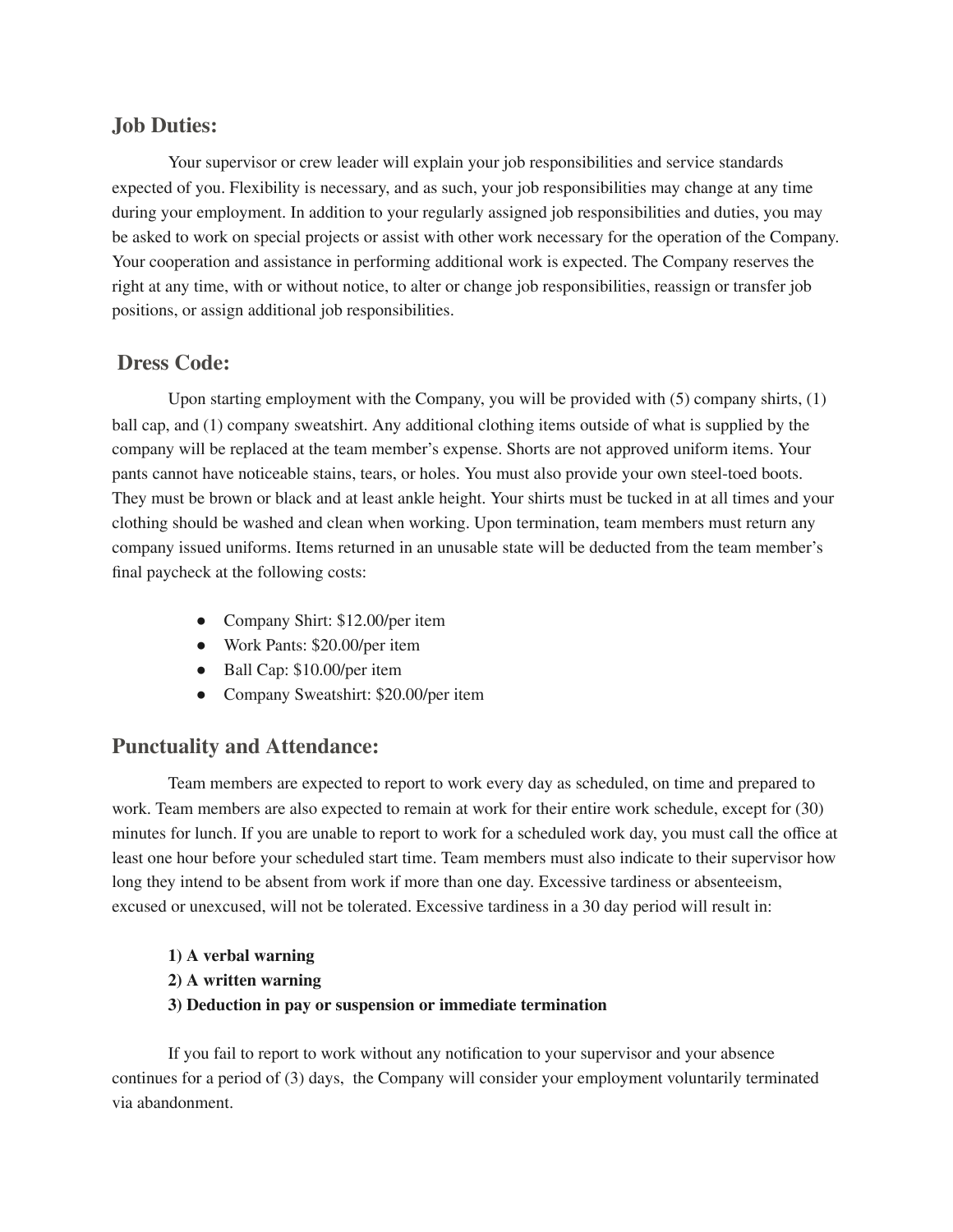## **Working Hours and Lunch:**

Your starting time is 8:00am, Monday through Friday. You must arrive at the business location with all needed items for the day and be ready to depart by 8:00am. Any unauthorized stops made after your start time will **not** be tolerated and may result in immediate termination. Your finish time for the day will depend upon the work provided. Occasionally, your supervisor may provide a later start time, but you will be notified in advance. You and the crew you are working with will be provided with a 30 minute unpaid meal period. **Working hours and meal periods for company mechanics may differ.**

- Mowing Crews: team members will receive one (30) minute unpaid meal break
- Landscape Crews: teams members will receive one (30) minute unpaid meal break and two (15) minute breaks

# **Rework Time:**

Any time spent by a team member performing re-work (call back) will be compensated no less than the current minimum wage rate.

# **Overtime:**

Occasionally team members may be required to work overtime. All overtime work must be previously authorized by your supervisor or Mr. Born. Non-exempt team members will be paid time and one-half for any hours exceeding the scheduled 40 hour work week. Exempt team members are not eligible for overtime.

# **Timekeeping:**

Upon arrival and departure at the business location, you are required to write down your clock in/clock out time on your time card or if using a tablet, clock in/clock out using the Service Autopilot App. No other person or team member is permitted to fill out or amend your time card.

# **Vacation Time and Incidental Days:**

All full time seasonal and year-around team members will be allotted incidental and vacation days annually. All vacations days must be scheduled in advance and approved by management. All incidental day absences must be reported to your direct supervisor no later than 7:00am. Team members may be asked to provide medical documentation for absences due to illness. The Company supervisors reserve the right to suspend any vacation for the benefit of business related reasons. Vacation and incidental days available are as follows: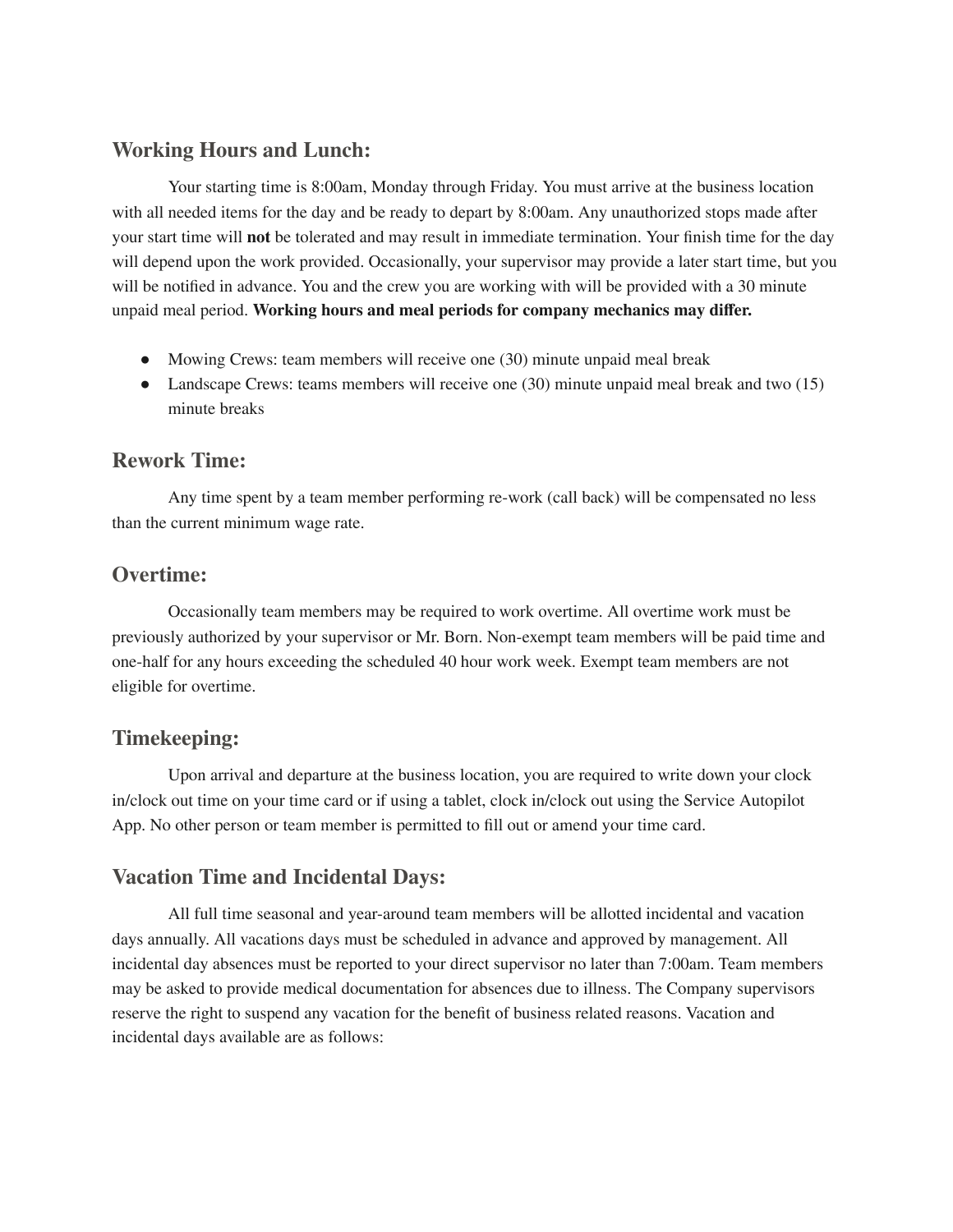**- Full Time/Part Time Seasonal Team Members: (2) unpaid incidental days annually; (5) unpaid vacation days annually**

**- Full Time Year-Round Team members: (4) unpaid incidental days annually; (10) unpaid vacation days annually**

# **Payment of Wages:**

Paydays are weekly Fridays of every month. If regular paydays falls on a holiday, team members will be paid on the preceding work day. The Company under no circumstances permits advances against pay checks.

# **Performance Evaluations:**

You will receive an annual performance evaluation every August or as deemed necessary by the Company. The frequency of performance evaluations may vary depending upon such factors as length of service, job position, past performance, changes in job duties or recurring performance problems. Increase in pay, if any, are solely within the discretion of the Company and depend upon many factors in addition to your individual performance.

# **Voluntary Terminations:**

Should you decide to terminate your employment with the Company, we ask that you give us a minimum of two weeks notice, in writing. All property owned by the Company (vehicles, keys, uniforms, credit cards, etc.) must be returned at the time of termination.

# **Final Paycheck:**

In the case of termination or resignation from the Company, all team members must return all company property; materials and uniforms issued to them or in their possession must be returned before their final paycheck will be issued. Your final paycheck will be mailed during the next normal pay period. If there are unpaid obligations to the company, the final paycheck will reflect the appropriate deductions.

# **Conduct:**

It is not possible to list all the forms of behavior that are unacceptable in the work place, but the following are some examples of conduct that will not be tolerated and may result in disciplinary action, including termination of employment:

- **Theft of company property**
- **Falsification of time keeping records**
- **Working under the influence of drugs or alcohol**
- **Possession, distribution, sale, transfer, use or being under the influence of alcohol or illegal drugs in the workplace or during work hours**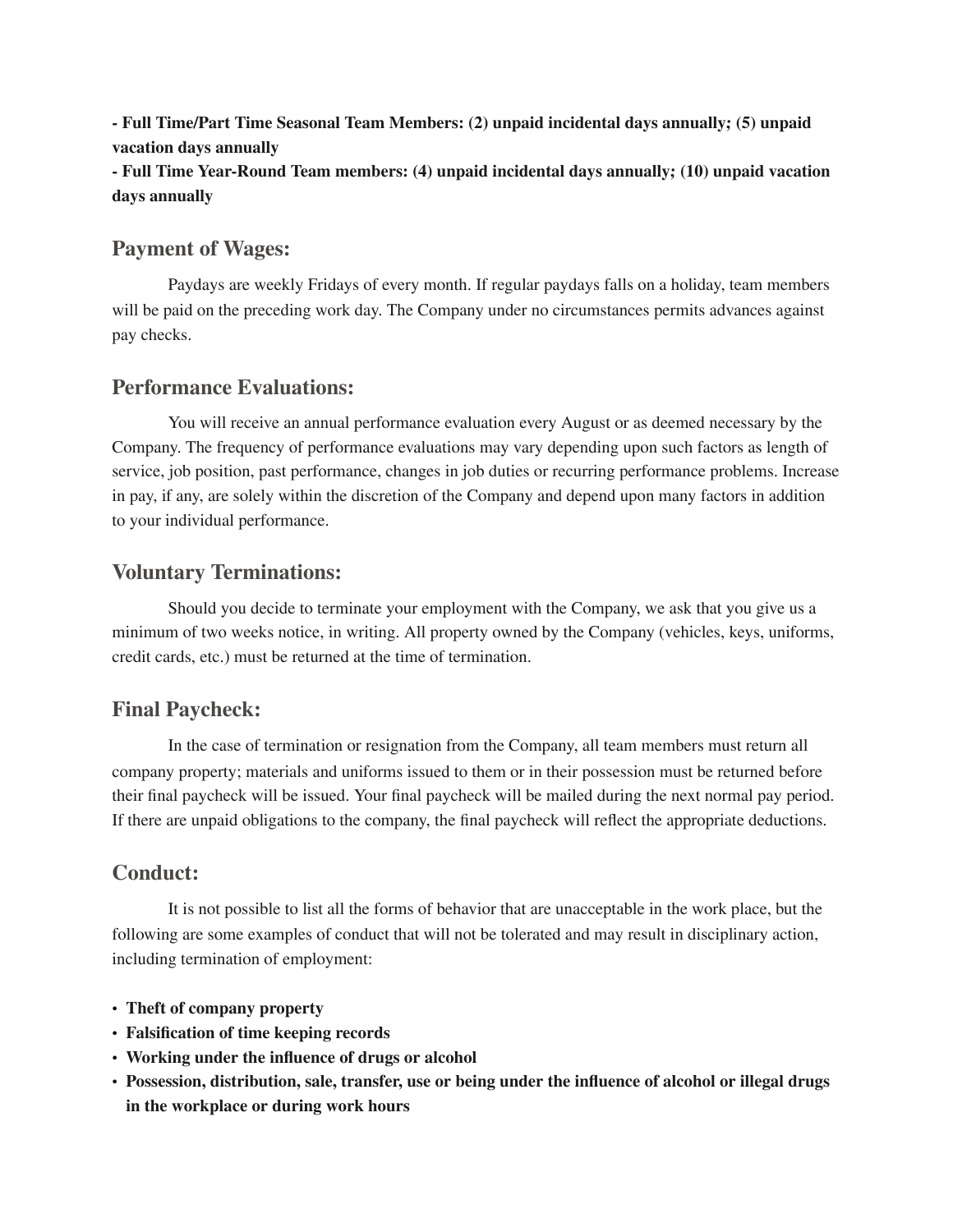- **Fighting or threatening violence**
- **Boisterous, disruptive or dangerous behavior**
- **Negligence that leads to destruction of company property or customer property**
- **Insubordination or disrespectful behavior**
- **Violation of safety and health rules of the Company**
- **Smoking in prohibited areas**
- **Sexual or other unlawful harassment or discrimination**
- **Possession of dangerous or unauthorized materials such as explosives or firearms**
- **Excessive tardiness or absenteeism**
- **Violation of any state, local or federal laws**

This statement of prohibited conduct does not alter the Company's policy of employment at will.

# **Zero Tolerance for Violence:**

Acts or threats of violence, including intimidation, harassment and/or coercion which involve or affect the Company, its team members, vendors, or customers will no be tolerated and will result in immediate termination of employment.

# **Zero Tolerance Drug and Alcohol:**

Possession, use, or being under the influence of alcohol or illegal drugs or a controlled substance while on the job is prohibited. Driving a company vehicle or your own vehicle for company related matters while under the influence of drugs or alcohol or a controlled substance is prohibited. Distribution, sale, purchase, or transfer of an illegal drug or a controlled substance is prohibited. Any violation of these standards of conduct will results in immediate termination and the Company has the right to bring the matter to the attention of the appropriate law enforcement authorities. The Company reserves the right to conduct searches of Company property and to implement other measures necessary to deter and detect abuse of this policy.

# **Off Duty Conduct:**

Team members are expected to conduct their personal affairs in a manner which does not adversely affect the Company's integrity, reputation or credibility. Illegal off duty conduct on the part of the team member which adversely affect the Company's business interests or the team member's ability to perform his/her job will not be tolerated.

#### **Smoking Policy:**

Team members are not permitted to smoke within company vehicles, on customer property or in the company of customers. Violating this policy will not be tolerated and will result in disciplinary action.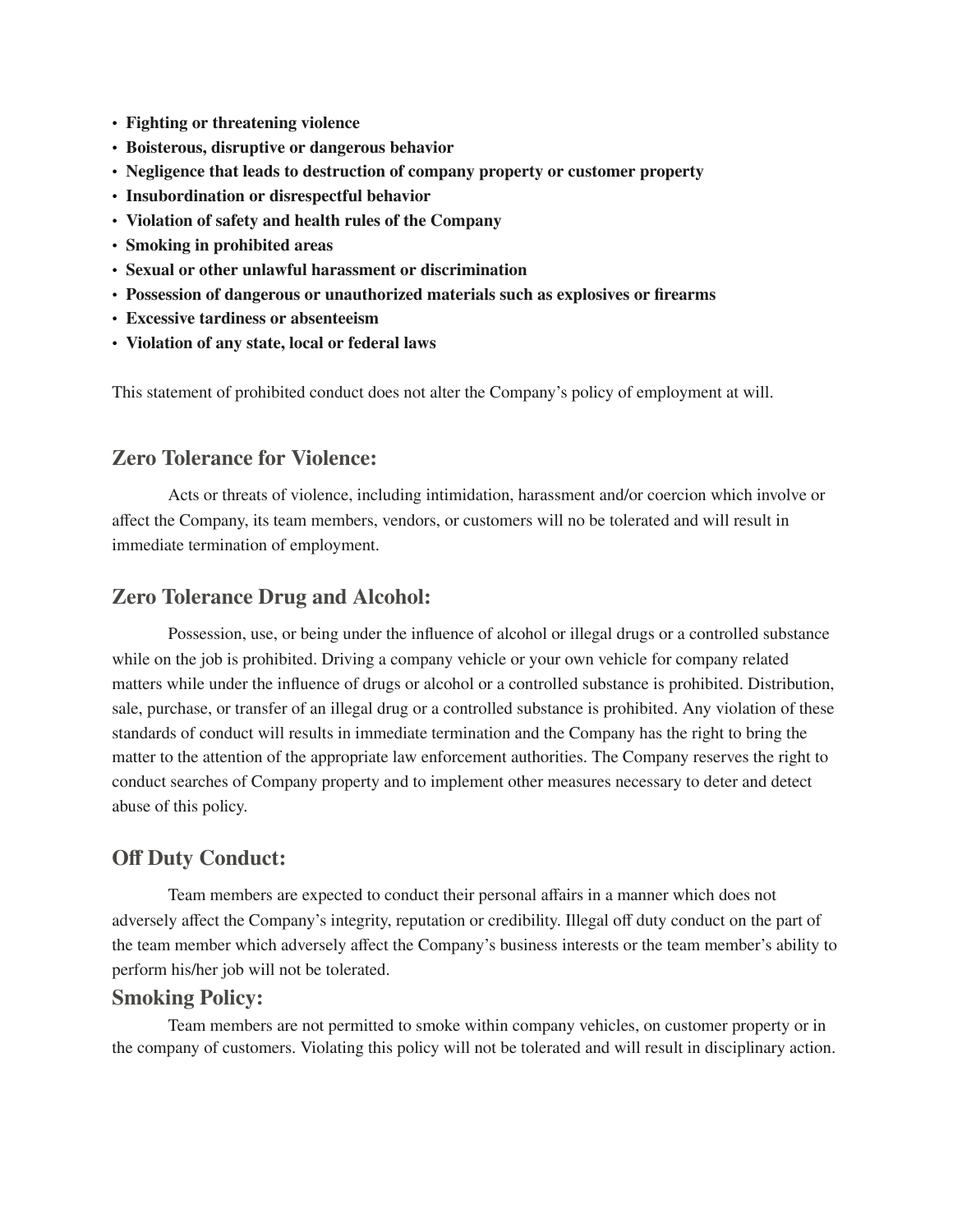# **Workers' Compensation and Disability Leave:**

The Company will grant a workers' compensation disability leave to team members with occupational illnesses or injuries in accordance with state law. As an alternative, the Company will try to reasonably accommodate such team members with modified work. Team members must report all work related accidents, injuries, and illnesses, regardless of their degree of severity, to their senior supervisor or Mr. Born immediately. In addition, team members must provide the Company with a certification from a health care provider, if requested.

#### **Facility:**

All team members are responsible for the organization and neatness of the facility. All garbage should be thrown away daily, all tools and parts should be placed in their designated locations, and the facility should be locked and secure at the end of the each business day. Only certain team members have access to the facility during non-working hours. If you need to use the facility outside of work hours, but do not possess a key, please contact your supervisor or Mr. Born for permission.

There are designated parking areas outside of the facility. Please do not park your personal vehicle in undesignated locations, especially areas that could disrupt regular business operations and vehicles.

All team members should be aware of designated safety areas and the location of first aid kits throughout the facility. These kits should remain available and fully stocked at all times. Become familiar with these locations and use them whenever necessary. Please notify your supervisor or Mr. Born immediately if you find a first aid kit is not fully stocked.

# **Trucks:**

Our Company has vehicles that are used for providing our services. These trucks range from small pick-up trucks to large dump trucks. These company vehicles are only to be used for Company business unless otherwise given permission by Mr. Born. All company vehicles will be properly maintained for safety and appearance by all team members. Each crew will be responsible to maintain the truck that they use regularly. This includes maintaining the cleanliness of the inside and outside of the vehicle, as well as making sure all fluids are properly topped off and the tires have the proper amount of pressure. If any part of your company vehicle is in need of repair, you must notify your supervisor or Mr. Born immediately, in writing.

All team members who drive company vehicles must have a valid driver's license. All team members must wear their seat belts at all times and obey all traffic laws without exception. Team members who operate company vehicles are also expected to drive courteously and refrain from cellphone usage while operating any company vehicle.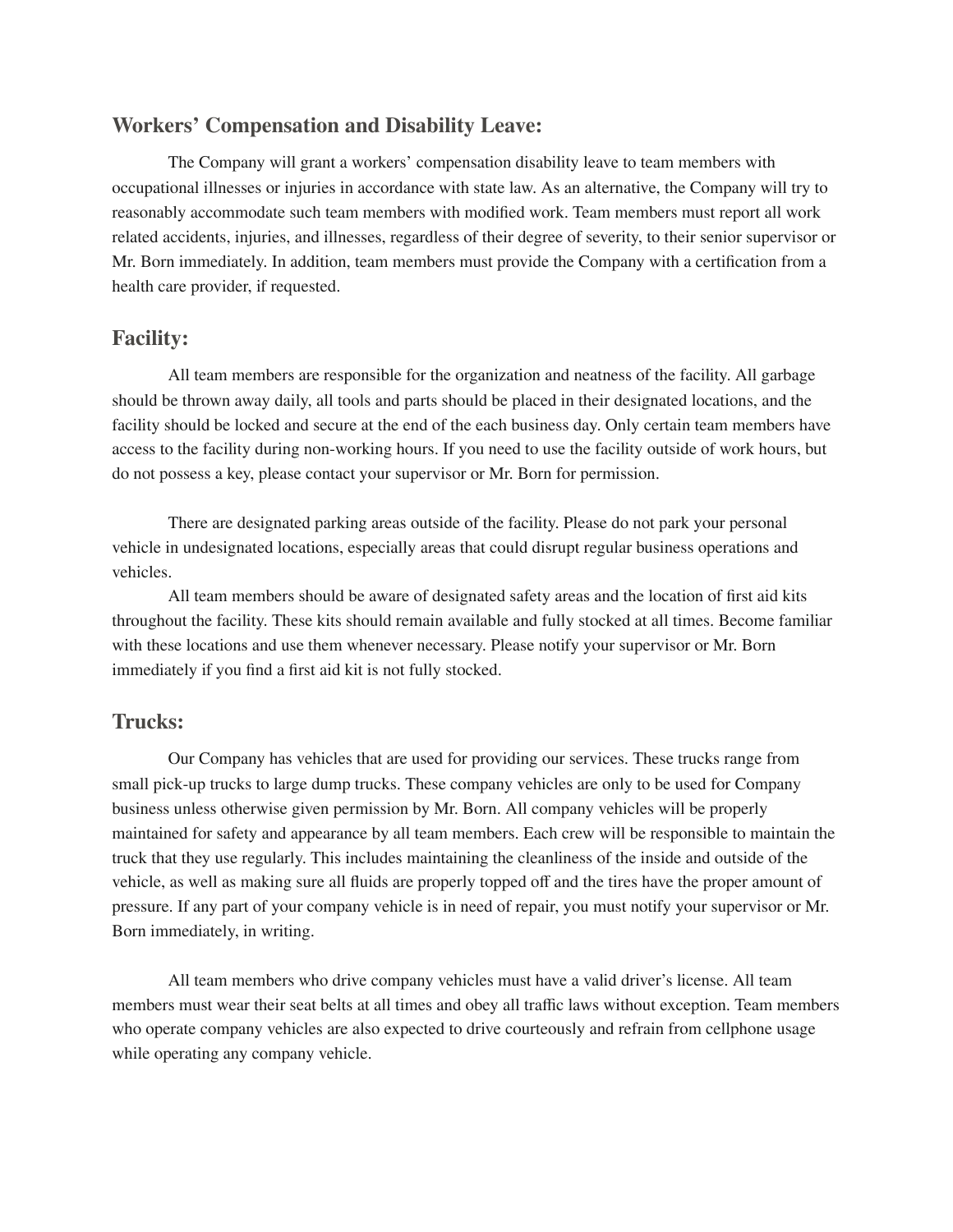Every company truck is equipped with a first aid kit. Make sure the first air kit is always properly stocked with needed supplies. If there is an accident involving a company vehicle, it must be reported immediately to your supervisor or Mr. Born. All vehicle registrations and insurance information are located in an envelope in the glove compartment of the vehicle.

#### **Trailers:**

Our company has trailers that range in size and type, both closed and open trailers. These company trailers are only to be used for Company business unless otherwise given permission by your supervisor or Mr. Born. All company trailers will be properly maintained for safety and appearance by all team members. Each crew will be responsible to maintain the trailer they use on a regular basis. This includes maintaining of the cleanliness of the inside and outside of the trailer, as well as making sure the tires have the proper amount of pressure. If any part of your company trailer is in need of repair, you must notify your supervisor or Mr. Born immediately, in writing.

All team members who drive company trailers must have a valid driver's license. All team members must obey all traffic laws without exception. Team members who drive company trailers are also expected to drive courteously. When connecting a trailer to a truck, make sure everything is attached properly, including chains, light cables, and the ball, to ensure that they are all secured. When hauling a trailer, make sure the trailer itself and all loads are secure and safe.

#### **Equipment:**

The Company has a wide variety of equipment, including different sized lawn mowers, hand held equipment, blowers, leaf vacuums and more. It is imperative that all equipment is handled with the utmost care. Safety is the first priority when handling equipment and the second is the care and well being of each piece of equipment. Learn how to properly use each piece of equipment during your initial training sessions with your supervisor or Mr. Born. Do not use any equipment until you are certain you know how to start it, stop it, and use it effectively and safely.

All equipment must be maintained on a regular basis. There is a schedule for the maintenance and upkeep of equipment. However, if you notice a piece of equipment is not operating correctly, notify your supervisor or Mr. Born immediately. All equipment should be kept clean and oil levels should be checked daily. Blades for all lawn mowers should be changed weekly with newly sharpened blades.

#### **Safety:**

Our company is very serious about providing a safe working environment for our team members and those we work with. First and foremost, if there is an accident or dangerous situation, do not hesitate to call 911 immediately. Any and all accidents, injuries, and illnesses must be reported immediately so that the proper care can be provided and an assessment of the injury/accident can be made. If you ever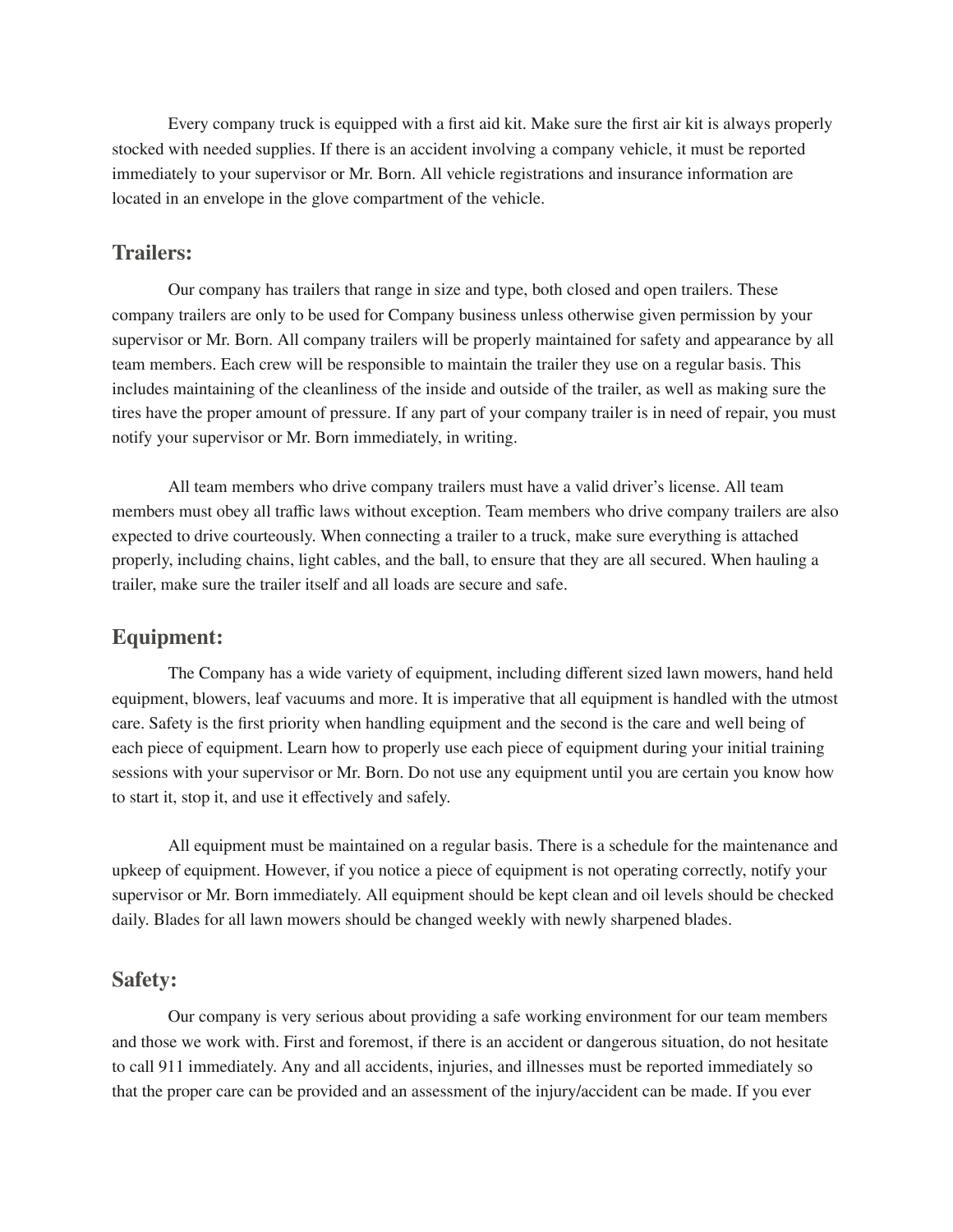feel a safety issue exists, please report it immediately to your supervisor or Mr. Born. Work cautiously to avoid harming or injuring others around you while working, as well as, public property or customer property. Never put yourself or your co-workers in a dangerous working situation. Consult with your supervisor if you feel any aspect of your job duties may be dangerous to perform.

While working with engine powered equipment, all team members must wear eye and ear protection — **no exceptions**. These safety materials will be provided for you; any replacement or additional items will be supplied at your expense. Make certain you use proper lifting techniques and never lift anything alone that requires more than one person to lift safely. Drink plenty of water to avoid dehydration. We also recommend all team members wear sunscreen protection.

#### **Interaction with Customers and the Public:**

Please keep in mind that you are a representative of our Company. When you are working in the field it is necessary that you are polite and professional at all times. When a customer wants to speak with you, turn off all equipment and remove ear and eye protective gear. Never argue or berate a customer; listen to their concern(s) and assure them it will be reported immediately. If a customer asks a question you cannot answer or do not feel comfortable answering, refer them to the office phone number. If someone becomes angry or aggressive with you, do not engage in the argument. Apologize, back away and direct them to call the office if they need to speak with someone. If the situation continues to escalate, apologize, remove yourself from the situation, and contact your supervisor or Mr. Born immediately.

#### **Communication:**

Every day each crew will be provided with a description sheet and/or tablet of the work they are expected to perform. These sheets will be detailed and exact so that there should be very few, if any, questions. However, if you are unsure of your work duties or job description and how it should be carried out, contact your direct supervisor for clarification. Personal cell phone use should be kept to an absolute minimum during working hours.

# **Company Meetings:**

Once per month on the first Monday of the month, there will be a company meeting in the truck area of the facility. All team members are **required** to attend. The meeting will be held by a supervisor or Mr. Born. The meetings will reaffirm our position on safety, quality of work, and professionalism. If you have any questions or suggestions, you can add your input during the meeting. We also use the meeting each month to recognize special accomplishments of the company and individuals within the organization.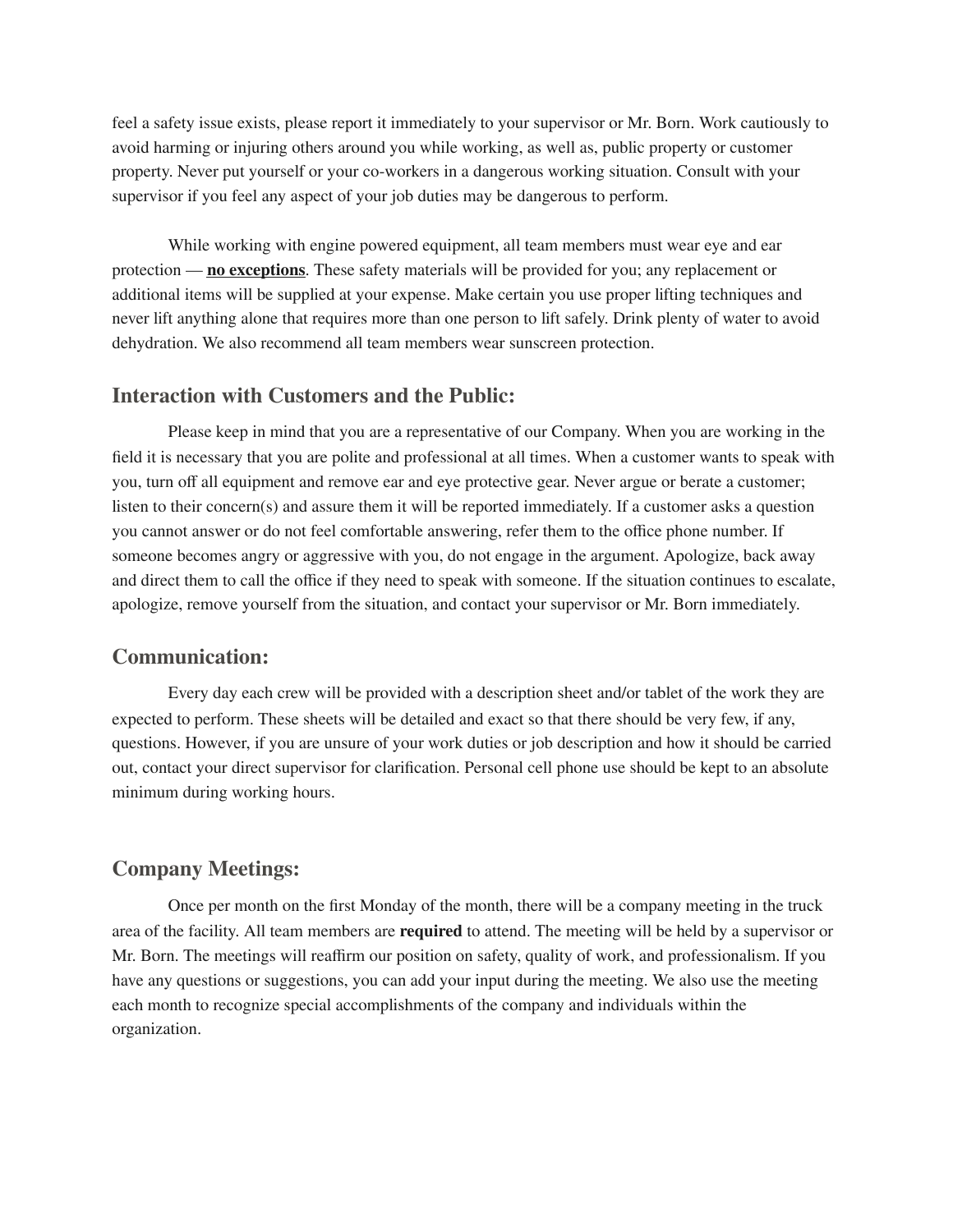# **Acknowledgement and Agreement**

This is to acknowledge that I have received a copy of the Born's Landscape & Lawn Care 2021 Team member Handbook and Operations Manual and understand that it sets forth the terms and conditions of my employment, as well as, the duties, responsibilities, and obligations of my employment. I understand and agree that it is my responsibility to review and familiarize myself with the provisions of this handbook and to abide by its policies.

I understand and agree that this handbook, in whole or in part, is not a contract of employment, nor is it evidence of a contract between Born's Landscape & Lawn Care and myself. I also acknowledge that with the exception of the policy of at-will employment and any current, valid written agreement between Born's Landscape & Lawn Care and myself, including any collective bargaining or alternative work schedule agreement, the terms and conditions set forth in this handbooks may be modified, changed, or deleted at any time provided such changes are in writing and approved by Mr. Born. Any agreement between Born's Landscape & Lawn Care and myself of any kind pertaining to any term or conditions of my employment or its termination must be in writing.

I also acknowledge and agree that my employment with Born's Landscape & Lawn Care is not for a specified period of time and can be terminated or modified at-will, at any time and for any reason, with or without cause or notice. I confirm there have been no statements made to the contrary to myself and I acknowledge that no oral statements or representations regarding my employment can alter the foregoing. My at-will employment status can be changed in writing by Mr. Born; no other communications, whether oral or in writing, can constitute nor be evidence of any contract of employment for any specified period of time.

I agree that, with the exception of any complaint of harassment or discrimination that I may have currently pending as of the date below, from my first date of employment, I have had no cause to complain about discrimination or harassment. I acknowledge that at all times I have been made fully aware of Born's Landscape & Lawn Care procedures for addressing such complaints. I also agree that in regard to any such complaints I may have made before the date below, they have been resolved to my satisfaction.

Team member's Signature:\_\_\_\_\_\_\_\_\_\_\_\_\_\_\_\_\_\_\_\_\_\_\_\_\_\_\_\_\_\_\_\_\_\_\_\_\_\_\_\_\_\_\_\_\_\_\_\_\_\_\_\_\_\_\_\_\_\_\_\_\_\_

Team member's Full Name (printed): \_\_\_\_\_\_\_\_\_\_\_\_\_\_\_\_\_\_\_\_\_\_\_\_\_\_\_\_\_\_\_\_\_\_

Date:

Shirt/Sweatshirt size: \_\_\_\_\_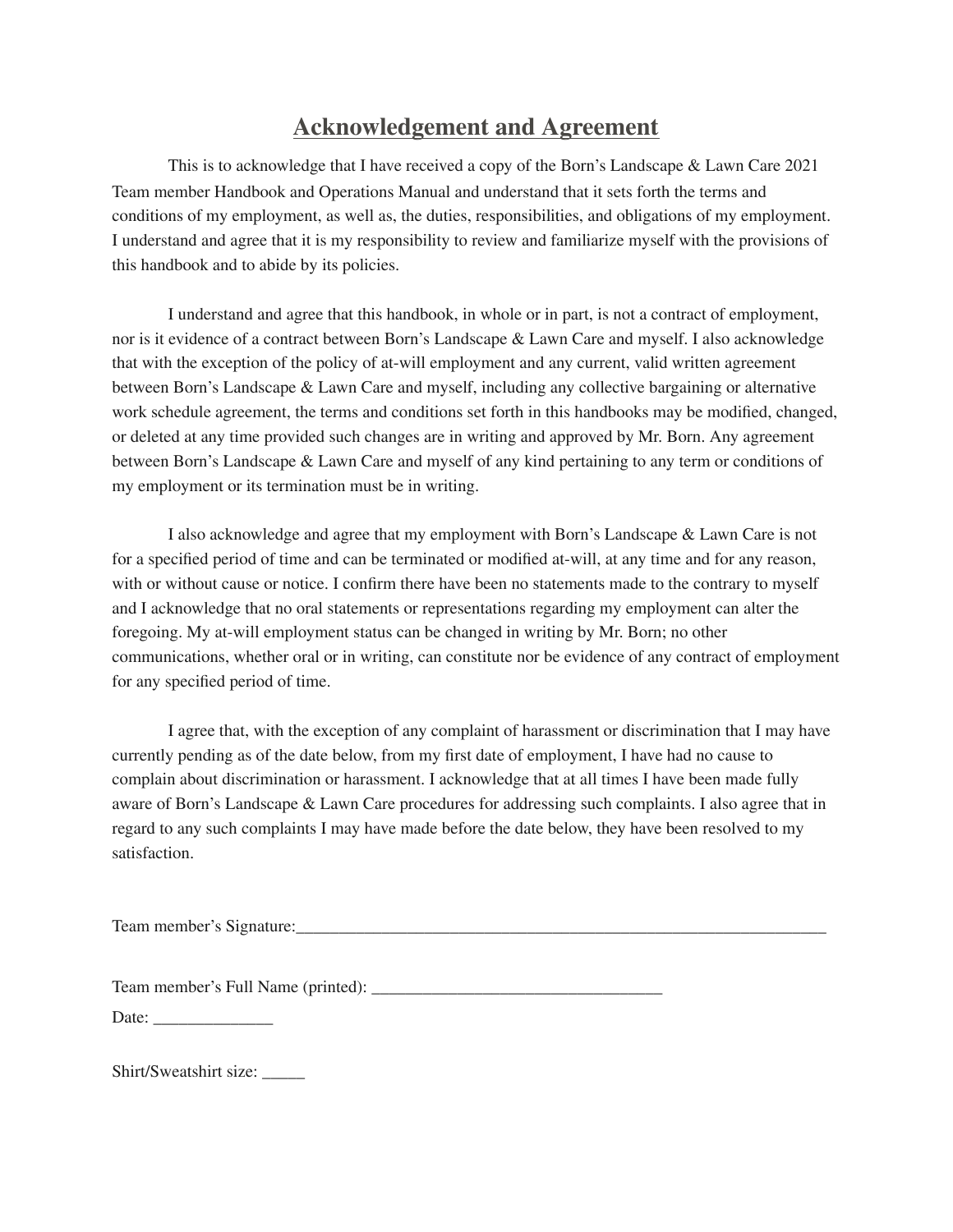# **Conflict of Interest Policy:**

Born's Landscape & Lawn Care has adopted this policy to ensure that our business interests are protected, and team member safety and productivity are maintained. Born's Landscape & Lawn Care generally allows outside employment, where the secondary employment causes no adverse effects to the team member's performance of job duties at Born's Landscape & Lawn Care, the secondary work is performed after the team member's regularly scheduled working hours, and there is no conflict of interest. As such, Born's Landscape & Lawn Care requires any team member that feels they may have a conflict of interest to immediately notify their immediate supervisor for relief.

# **This Policy Shall:**

- 1. Provide reporting guidelines for moonlighting team members;
- 2. Examine the Born's Landscape & Lawn Care limitations for secondary employment;
- 3. Discuss the Born's Landscape & Lawn Care Non-Compete, Confidential Information Policy / Agreement;
- 4. Outline the Born's Landscape & Lawn Care stance on secondary employment with clients and/or vendors;
- 5. Define Born's Landscape & Lawn Care policy on secondary employment conducted while on leave.
- 6. Define Born's Landscape & Lawn Care policy regarding potential conflicts of interest in the hiring process.
- 7. Define Born's Landscape & Lawn Care policy regarding potential conflicts of interest in the transaction of business.
- 8. Define Born's Landscape & Lawn Care policy regarding potential conflicts of interest in the use of personnel and/or equipment for non-business purposes.

# **Reporting:**

- Any Born's Landscape & Lawn Care team member that wishes to work part-time, or for any amount of time after their regularly scheduled Born's Landscape & Lawn Care work hours should discuss the matter with their manager / supervisor / HR prior to their acceptance of the secondary employment.
- The team member may be required to disclose information pertaining to the proposed secondary employment to allow a Born's Landscape & Lawn Care review. The review will simply ensure that there is no conflict of interest.

# **Limitations:**

● Born's Landscape & Lawn Care team members must have eight (8) consecutive hours of time for rest/sleep prior to reporting for regularly scheduled work at Born's Landscape & Lawn Care. For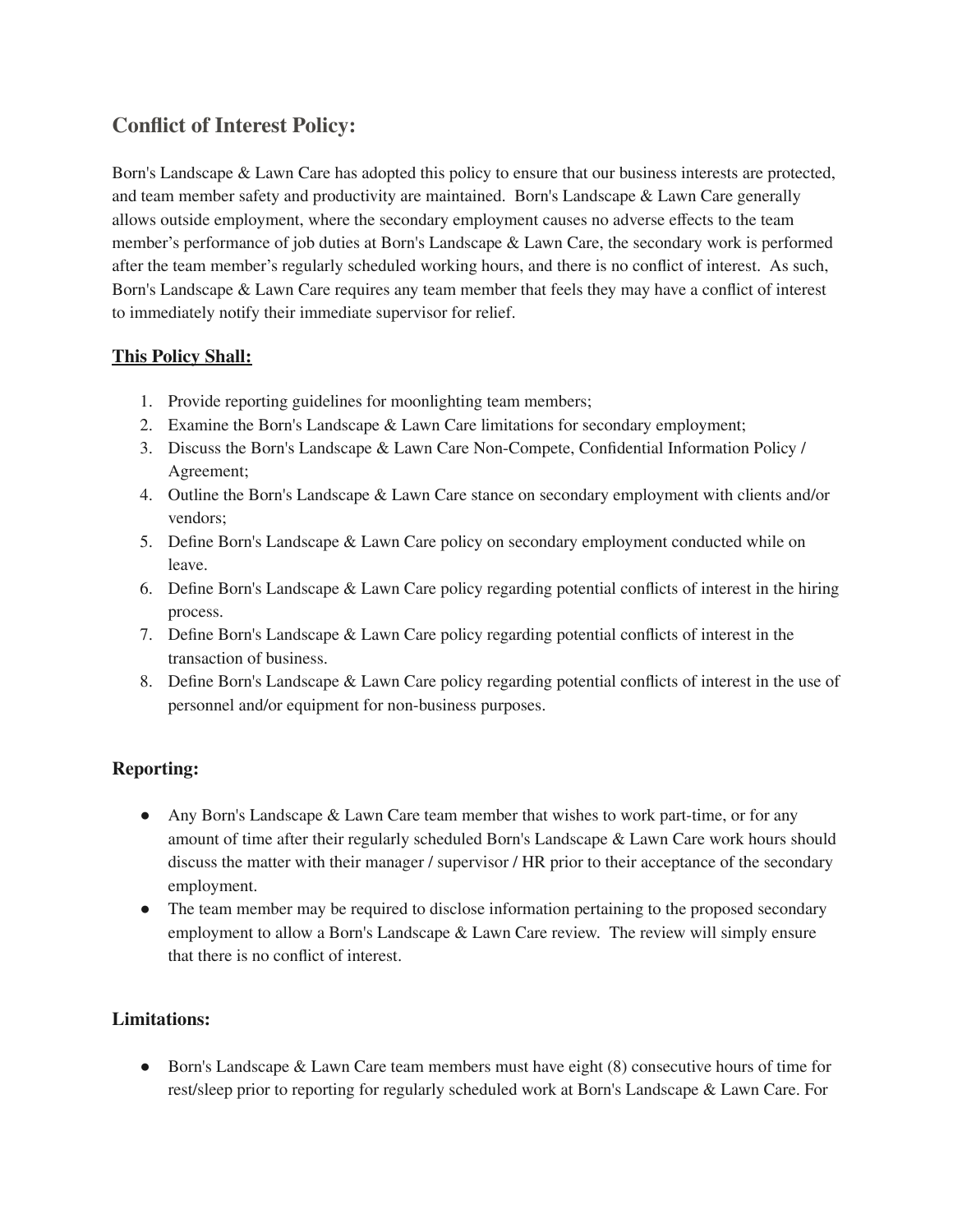example, a team member may not work a 12am-8am shift at a secondary workplace prior to reporting to Born's Landscape & Lawn Care at 9am, etc. This is to ensure compliance with workplace compliance legislation intended to provide worker safety and productivity.

# **Non-Compete / Confidential Information:**

- To ensure the safe-keeping of our trade-secrets and confidential information, Born's Landscape  $\&$ Lawn Care team members are strictly prohibited from seeking secondary employment with any organization that competes either directly or indirectly with Born's Landscape & Lawn Care, or that conducts business that is similar to Born's Landscape & Lawn Care. This is in keeping with the Born's Landscape & Lawn Care Non-Compete and Confidential Information Policy.
- Born's Landscape & Lawn Care team members may be required to sign a Confidentiality and Non-Compete agreement prior to, or during their employment with Born's Landscape & Lawn Care.

# **Secondary Employment with Clients and/or Vendors**

- Permission to hold any outside employment or business interests with any organization that conducts business with Born's Landscape & Lawn Care, its suppliers, or dealers must be secured in writing from Born's Landscape & Lawn Care. Failure to secure advance permission may result in disciplinary action, up to and including termination of employment at Born's Landscape  $\&$ Lawn Care.
- A Born's Landscape & Lawn Care team member that secures secondary employment with a Born's Landscape & Lawn Care client and/or vendor may present a conflict of interest, as Born's Landscape & Lawn Care must be able to maintain a professional relationship with that organization, and any overlapping employment may diminish that ability.

# **Conflict of Interest in Hiring Practices**

# *Family Members:*

- Born's Landscape & Lawn Care shall accept applications from, and consider a relative of a team member's immediate family for employment if the candidate has all the requisite qualifications.
- An immediate family member shall not be considered for employment if by doing so, it might create a direct of indirect managerial/subordinate relationship with the family member, or if his/her employment could create a conflict of interest either real or imagined.
- For the purposes of this policy, immediate family members shall be defined as: Wife, Husband, Mother, Father, Brother, Sister, Son, Daughter, or any In-Laws.

#### *Team member Relationships:*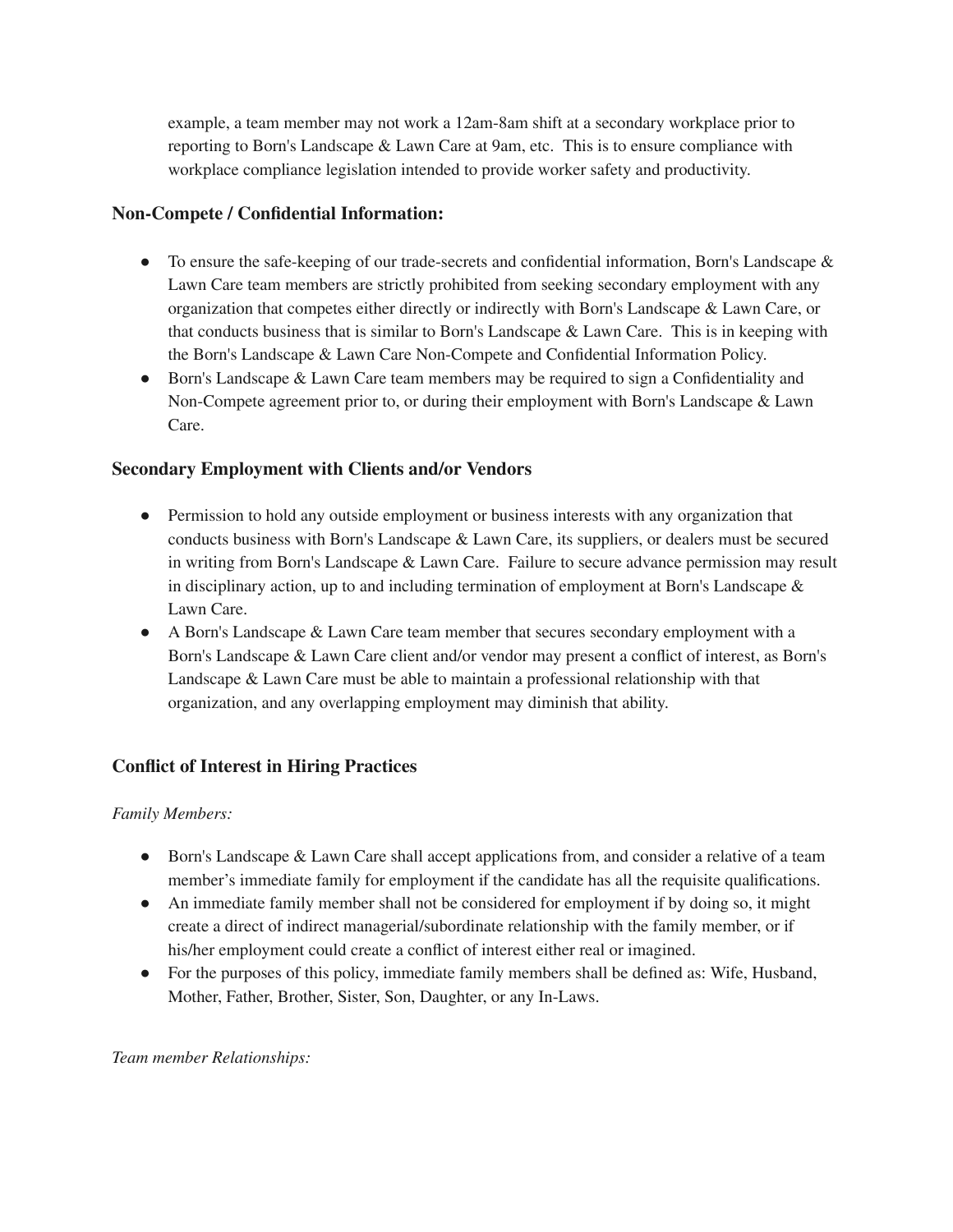- Team members engaging in romantic relationships and team members that become married or live in the same household may continue their employment with Born's Landscape & Lawn Care provided that there is neither a direct or indirect managerial/subordinate relationship between the team members, or a conflict of interest, real or imagined, created as a result of the relationship.
- In the event that either a managerial/subordinate, or conflict of interest issue arise, Born's Landscape & Lawn Care will work with the team members to accommodate them in a reasonable fashion. Possible resolution may require one of the team members to transfer to another position within the company. If this is not possible, one of the team members must resign.

#### **Conflict of Interest in the Transaction of Business**

If any Born's Landscape & Lawn Care team member has reason to believe that a conflict of interest has occurred or is possible, it is their duty to report it to their immediate supervisor. Born's Landscape & Lawn Care policies strictly prohibit any retaliation for fulfilling this obligation.

- Born's Landscape & Lawn Care respects the right of team members to manage their personal affairs and investments. At the same time, team members should avoid situations that present a potential conflict between their personal interests and Born's Landscape & Lawn Care's interests.
- Team members owe Born's Landscape & Lawn Care their loyalty, and should avoid any interest, investment or association that interferes with the independent exercise of sound judgment in Born's Landscape & Lawn Care's best interests.
- Any activity that appears to create a conflict of interest should be avoided.
- Born's Landscape & Lawn Care conducts business without favoritism. Accordingly, team members should not have any direct or indirect interest, or relationship with any organization (including vendors, customers or competitors), where such relationship might affect the objectivity and independence of their judgment or conduct in carrying out their duties and responsibilities.
- Other than in exceptional circumstances where particular arrangements may be authorized, team members should never be in a position to influence the employment conditions (e.g. work assignment, compensation, etc.) or performance assessment of a family member that is a Born's Landscape & Lawn Care team member, contractor or agent.
- Born's Landscape & Lawn Care team members should not take additional employment with outside organizations, or operate their own business if such employment or activity will create an actual or perceived conflict of interest (e.g. employment with a competitor, customer or supplier) with Born's Landscape & Lawn Care, or if such employment involves the use of Born's Landscape & Lawn Care's proprietary information or Born's Landscape & Lawn Care-based property or systems.
- Born's Landscape & Lawn Care expects that team members will not knowingly place themselves in any position that could create a conflict of interest, or the perception of a conflict.
- If any team member believes that they may have a conflict of interest, they must immediately disclose this fact to their immediate supervisor.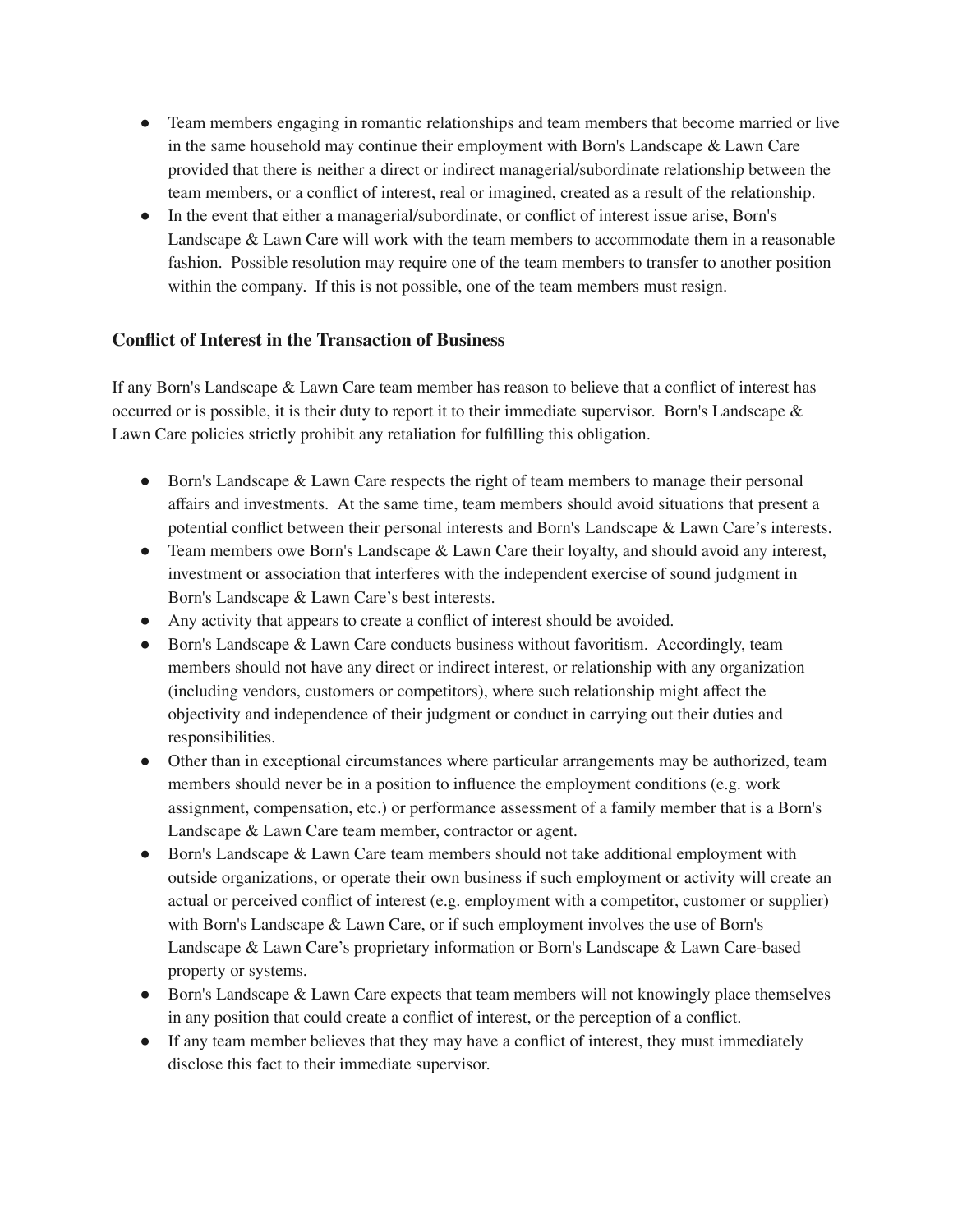#### **Use of Personnel and/or Equipment for Non-Business Purposes**

- Born's Landscape & Lawn Care strictly prohibits the use of personnel (including volunteer staff) and/or equipment for non-Born's Landscape & Lawn Care business, as their use may be improper, illegal or create a conflict of interest.
- Where Born's Landscape & Lawn Care resources (including property, equipment and personnel) are used for unapproved purposes, they may create a negative impact on our business, and denigrate the community perception of the organization.

# **Reporting a Conflict of Interest**

#### *Team members*

Team members who believe they have witnessed a conflict of interest, or where they reasonably believe that they may be engaged in any activity which could present a conflict of interest. Born's Landscape & Lawn Care must be made aware of all conflicts of interest in order to take the appropriate action. Team members are obligated to report any conflict of interest to their immediate supervisor or manager.

#### *Supervisors & Managers*

Supervisors and managers are directed to take all appropriate steps to prevent and stop conflicts of interest in their areas of responsibility. Any supervisor or manager who is subject to, witnesses, or is given written or verbal complaints of conflict of interest shall work to minimize or eliminate the issue at hand. In the event that this is not possible with the available resources, the supervisor / manager is required to report the conflict of interest.

#### *Investigation*

- Born's Landscape & Lawn Care seeks to resolve claims of conflicts of interest as expediently as possible. Investigations shall be conducted and the appropriate actions taken no longer than (7) days following the filing of a complaint.
- The team member's direct supervisor or manager shall be responsible for determining and administering the methods and means for addressing complaints.
- Determining the veracity of allegations of a conflict of interest.
- Determining whether or not a reported act is indeed a conflict of interest.
- Resolving the conflict of interest.
- Administering punitive or corrective actions as appropriate.
- Administering punitive actions if allegations were knowingly falsely made.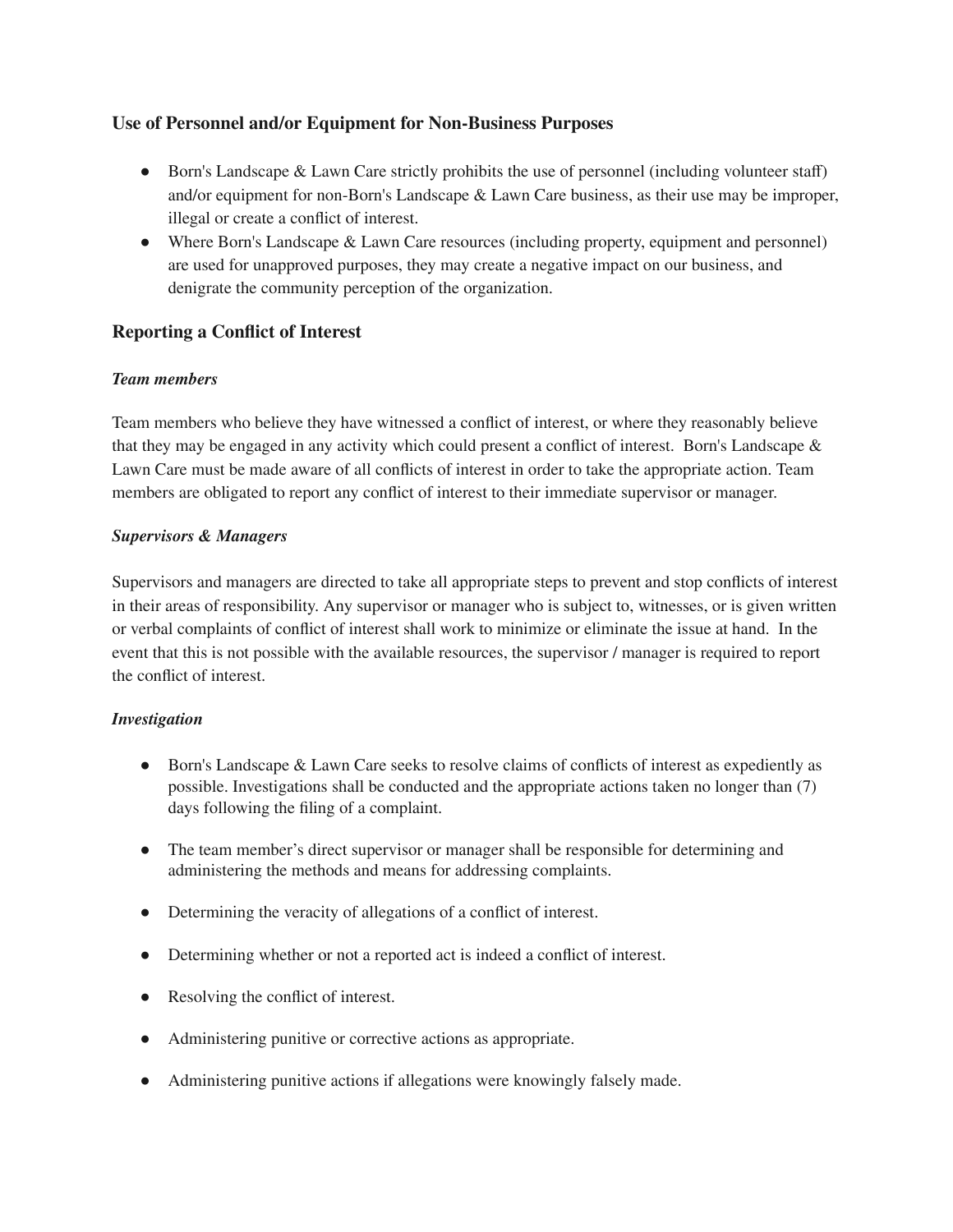At the conclusion of an investigation, the investigator shall prepare a written report which shall include a statement of factual findings and a determination of whether this Policy has been violated. The report shall be presented for review to law enforcement officials or legal counsel, as necessary.

In all cases, the Born's Landscape & Lawn Care's Human Resources department shall retain the findings report for a minimum of (3) years or for as long as any administrative or legal action arising out of the complaint is pending.

#### **Assurance Against Retaliation**

This Policy encourages team members to report any conflict of interest encountered in their employment at Born's Landscape & Lawn Care. Retaliation against the Complainant is strictly prohibited and will result in appropriate disciplinary action. Retaliation by the Respondent, or anyone acting on behalf of the Respondent, against any witness providing information about a conflict of interest report, is also strictly prohibited. Acts of retaliation include (but are not limited to) interference, coercion, threats, and restraint.

This Conflict of Interest Policy will not be used to bring fraudulent or malicious complaints against team members. Any complaint made in bad faith, if demonstrated as being such through convincing evidence, will result in disciplinary action being taken against the individual lodging the fraudulent or malicious complaint.